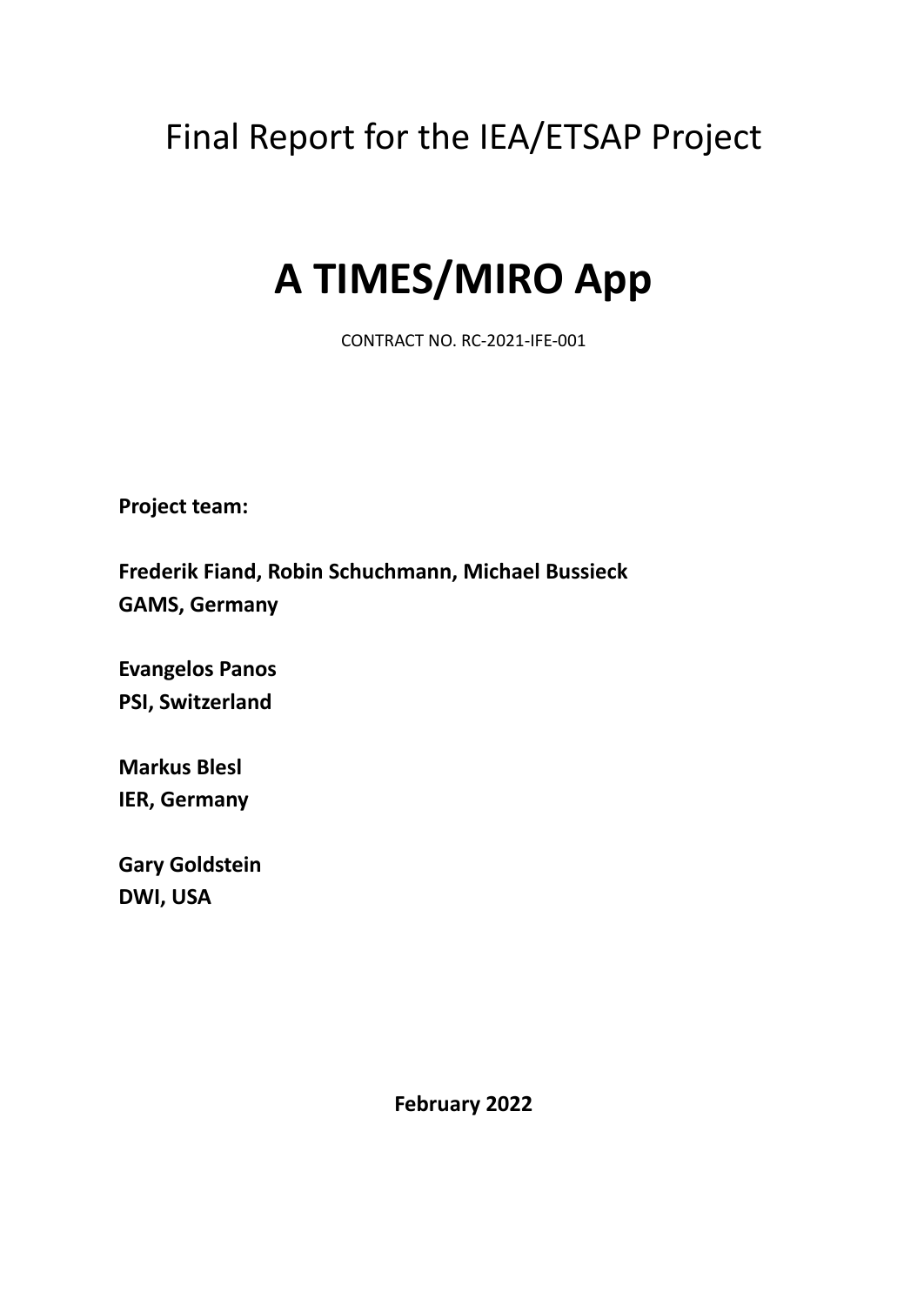## **Foreword**

This is a final report that describes the developments of the TIMES/MIRO App that have been accomplished in the scope of the IEA/ETSAP project A TIMES/MIRO App (CONTRACT NO. RC-2021-IFE-001). It is **not** a comprehensive documentation of the TIMES/MIRO App. For the TIMES/MIRO App documentation we refer to the [app\\_README.](https://github.com/GAMS-dev/TIMES_MIRO/blob/master/app_README.md)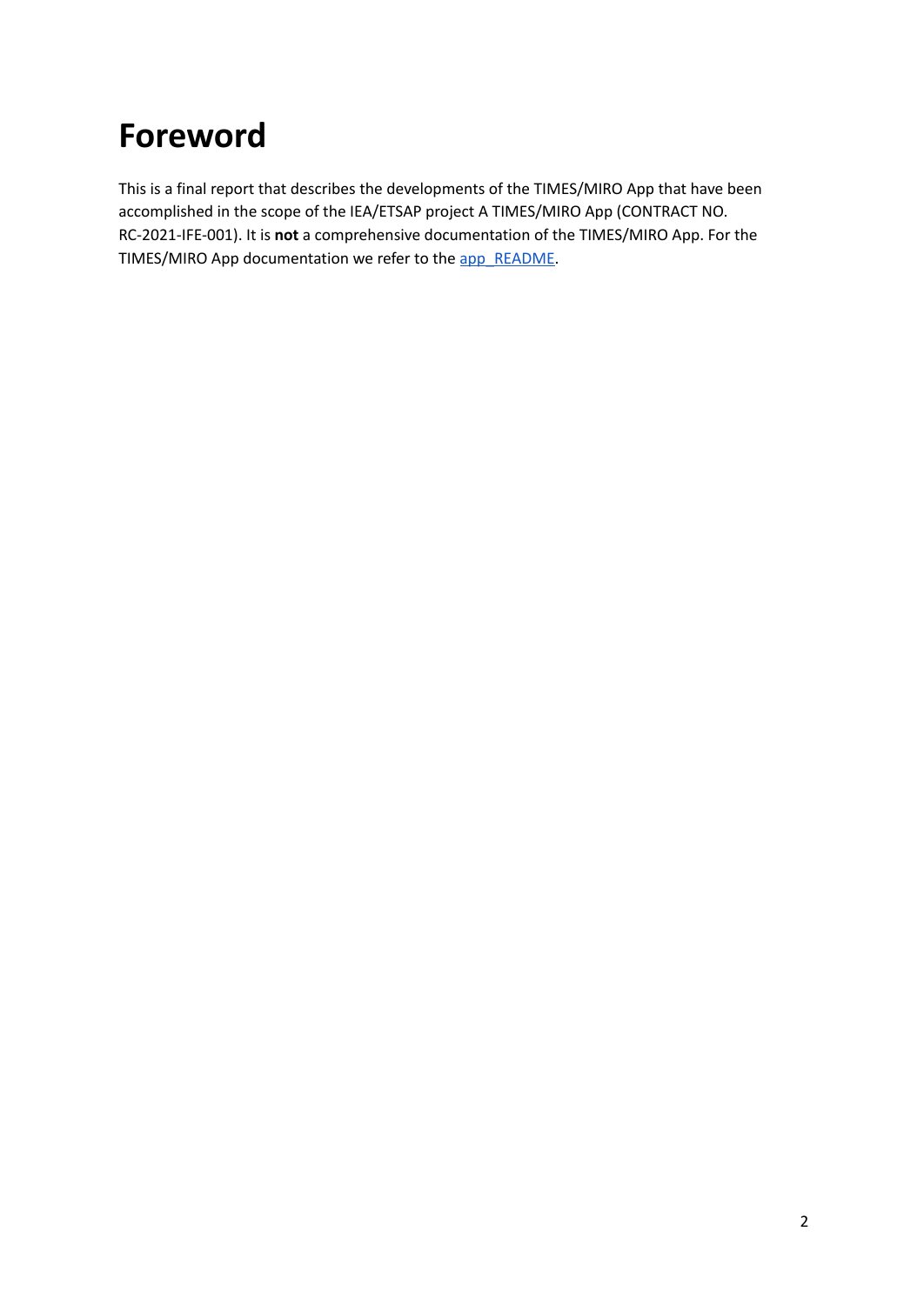| <b>Introduction</b>                            | 4                       |
|------------------------------------------------|-------------------------|
| Usage of the TIMES/MIRO App                    | 6                       |
| <b>New Features</b>                            | $\overline{\mathbf{z}}$ |
| Data Import                                    | 7                       |
| Settings Tab                                   | 8                       |
| Improved Data Handling and Charting Facilities | 9                       |
| <b>RES Viewer</b>                              | 11                      |
| Asynchronous Execution of Jobs                 | 12                      |
| <b>Scenario Comparison Modes</b>               | 13                      |
| <b>TIMES Cloud Service Backend</b>             | 15                      |
| <b>Implementation Details</b>                  | 16                      |
| <b>Documentation</b>                           | 16                      |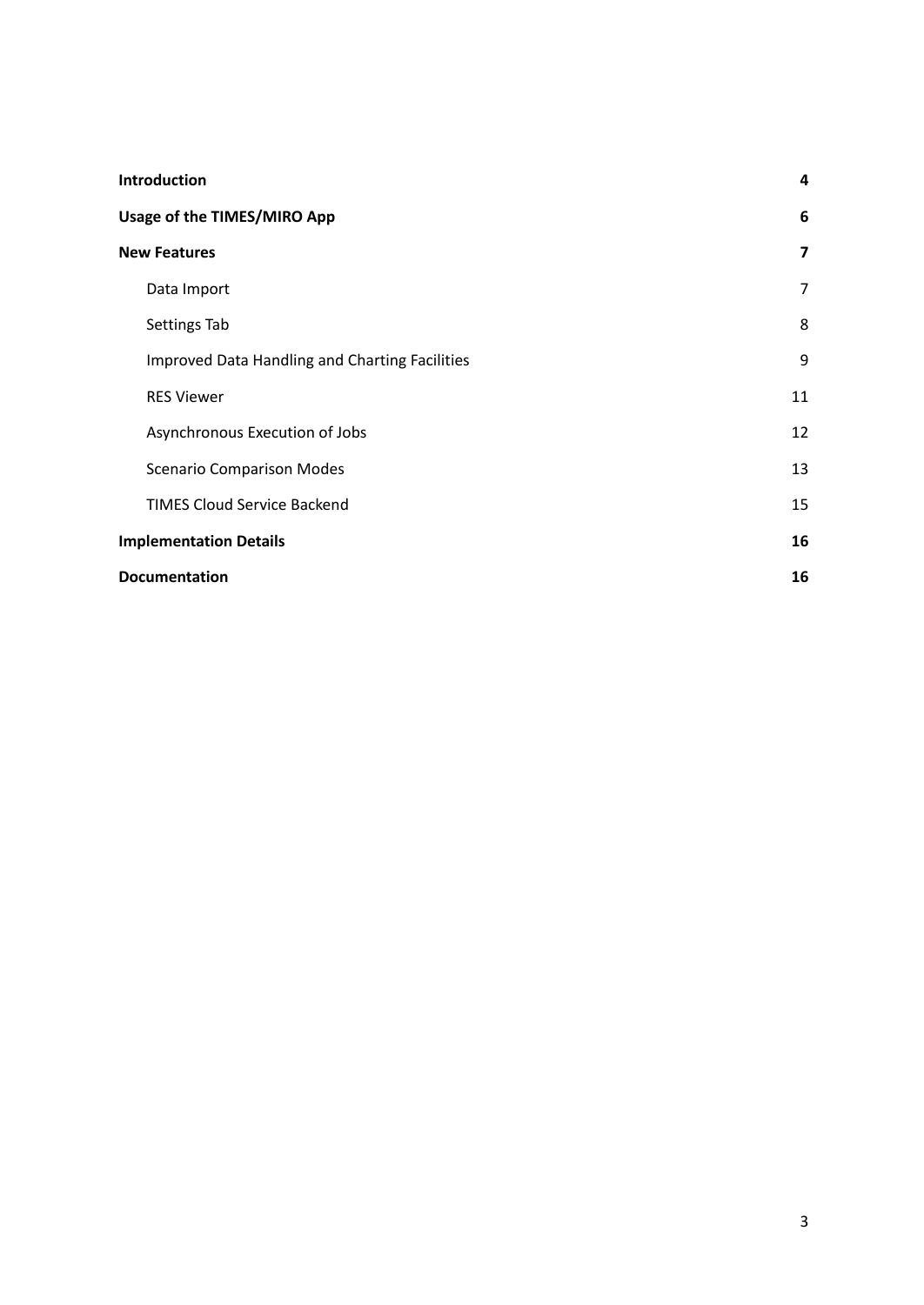## <span id="page-3-0"></span>**1. Introduction**

The energy systems analysis community is moving towards open modeling regarding the toolchestand data. An open-source interface to organize runs and analyze inputs and results will contribute to the open-source character of the overall TIMES modeling framework.

This project aims at developing an open-source interface for data input, model solving and results' analysis for the TIMES modeling framework that supports the deployment and use of TIMES models. The TIMES/MIRO app is based on the deployment framework GAMS MIRO<sup>1</sup>, which allows building intuitive and user-friendly interfaces that enable efficient interaction with GAMS models and provides extensive visualization capabilities such as charts, time-series, maps, etc.

The TIMES/MIRO app can serve as an open-source GUI to TIMES models as it is published under an open-source license on [GitHub.](https://github.com/GAMS-dev/TIMES_MIRO) The TIMES/MIRO app can be installed locally or on a MIRO Server and be accessible through the web. When the TIMES/MIRO app is locally installed, a free GAMS demo license is sufficient to use the App and solve large-scale models through the TIMES Cloud Service<sup>2</sup>.

Hence, the TIMES/MIRO App is an interface that provides ETSAP community the possibility to outreach new users of TIMES in developing countries, where budgeting constraints can be a limitation, or to allow potential interested users in developed countries to try and explore the framework before they decide to move to the more sophisticated VEDA interface. The TIMES/MIRO App becomes an important outreach and dissemination tool for TIMES.

Another important feature of TIMES/MIRO App is that the data input and data output interface is based on GAMS and Python and its code is fully accessible, as it is open-source. This means that the TIMES modellers can customise the TIMES/MIRO App as needed. For example, the TIMES modellers using the App could avoid exposing the full input parameters of the model and present only a subset of them that the users of the models are allowed to change. Similarly, on the output side, the users of the App could create sophisticated views of the basic output parameters of TIMES to provide a more user-friendly and at a higher level presentation of results. For example, instead of letting the user of their model selecting "VAR COMNET" and then "CO2"to see the emissions, TIMES modellers could through the App code, create a new output parameter "Annual CO2 emissions" which is then available to the users of their model. Therefore, the open source character of the application allows creating *tailor-made* applications for TIMES models that can be a powerful dissemination tool for TIMES-based models to stakeholders or clients and opens new possibilities for the ETSAP community in aiding informed decisions for policymaking.

<sup>1</sup> GAMS MIRO (https://www.gams.com/miro/) is a deployment system to transform GAMS models into so-called MIRO applications that run in common web browsers. MIRO apps allow modifying input data, execute GAMS jobs and browse results.

<sup>&</sup>lt;sup>2</sup> The TIMES Cloud Service is an ongoing ETSAP R&D undertaking. The service comprises the Open Source TIMES source code, computing resources, and a GAMS license including GAMS/Cplex and GAMS/Conopt. The service is based on GAMS/Engine [\(https://www.gams.com/engine/\)](https://www.gams.com/engine/) that communicates via a REST API. At the current time the **TIMES Cloud Service is only accessible to ETSAP Partners** and their designated representatives.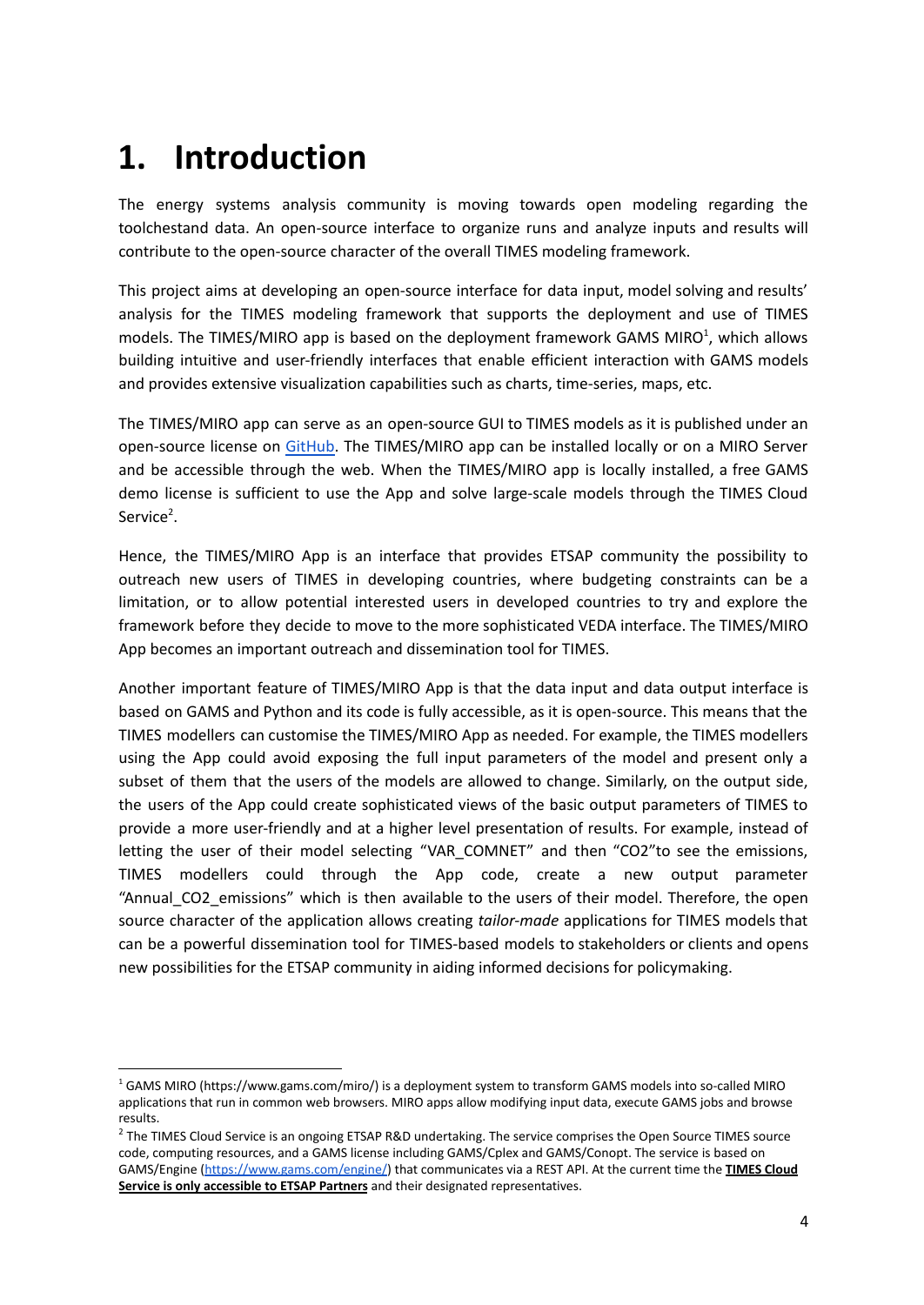This report focuses on enhancements and extensions that have been implemented for the underlying prototype<sup>3</sup> in the scope of the IEA/ETSAP Project "A TIMES/MIRO App" (CONTRACT NO. RC-2021-IFE-001).

All enhancements and extensions have been tested with a collection of TIMES models that are publicly available (like the [TIMES\\_Demo](https://github.com/etsap-TIMES/TIMES_Demo) and the [TIMES-DK\\_COMETS](https://github.com/energy-modelling-club/TIMES-DK_COMETS) models) or have been provided by the project partners.

<sup>&</sup>lt;sup>3</sup> GAMS has been working with Evangelos Panos (PSI) and Gary Goldstein (DWI) on a TIMES/MIRO App before this project started. This first prototype of this app has been presented at the July 2020 ETSAP workshop.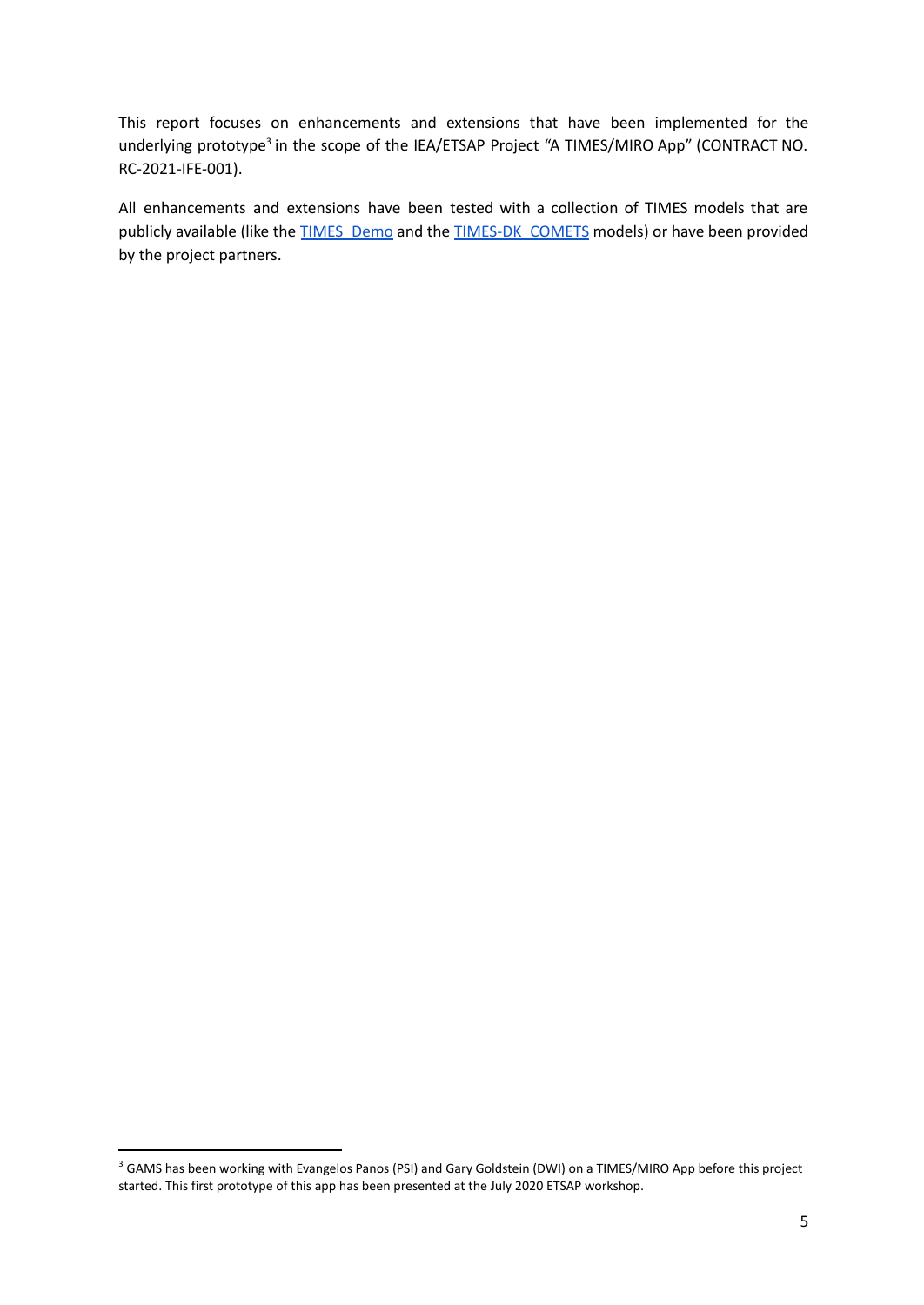## <span id="page-5-0"></span>**2. Usage of the TIMES/MIRO App**

The TIMES/MIRO App allows the user to load various data sets, to set TIMES options, to manipulate input data, to analyze output data, and to compare scenarios. The app comes with predefined data sets, e.g. the TIMES Demo data set (default) and the TIMES-DK COMETS data sets. Other data sets can be created from \*.dd and \*.run files produced from VEDA.

The app follows the well-established MIRO App [Structure](https://www.gams.com/miro/start.html#miro-structure) with a navigation bar on the left side to switch between the following views:

- **● Input View**
- **● Output View**
- **● GAMS Interaction View**
- **● Load Scenarios View**
- **● Compare Scenarios View**

| $G \underset{M \text{ is 1}}{\mathsf{A}} M S$ | $\equiv$<br>Scenario $\sim$<br>Help $\sim$                                                                                                                                                                                                           |  |
|-----------------------------------------------|------------------------------------------------------------------------------------------------------------------------------------------------------------------------------------------------------------------------------------------------------|--|
| <b>≢</b> Input                                | <new scenario="">(*)</new>                                                                                                                                                                                                                           |  |
| <b>C</b> Output                               |                                                                                                                                                                                                                                                      |  |
| GAMS interaction                              | ш                                                                                                                                                                                                                                                    |  |
| E Load scenarios                              | Settings<br>Readme<br>Input data                                                                                                                                                                                                                     |  |
| Compare scenarios                             | <b>Table of Contents</b>                                                                                                                                                                                                                             |  |
| Load data<br>Solve model<br>≂.                | • TIMES MIRO App<br>o Input View<br>$\blacksquare$ Settings<br>- Create input data<br>- Prepare model run<br>$\blacksquare$ Input data<br>o Output View<br>o GAMS Interaction View<br>o Load Scenarios View<br>· Compare Scenarios View<br>• License |  |
|                                               | Usage of the App<br>This is a GAMS MIRO app for the IEA-ETSAP TIMES model. It allows the user to load different data sets, to set TIMES options, to manipulate input data, to                                                                        |  |
|                                               | analyze output data, and to compare scenarios                                                                                                                                                                                                        |  |
|                                               | The app comes with predefined data sets, e.g. the TIMES Demo data set (default) and the the TIMES-DK COMETS data sets. Other data sets can be created<br>from *.dd and *.run files (see below).<br>$\langle$<br>$\mathcal{P}$                        |  |

The navigation bar also contains a Solve button that initiates a run based on settings and data specified in the Input View.

Further details on how to use the TIMES/MIRO App are explained in the [app\\_README.](https://github.com/GAMS-dev/TIMES_MIRO/blob/master/app_README.md)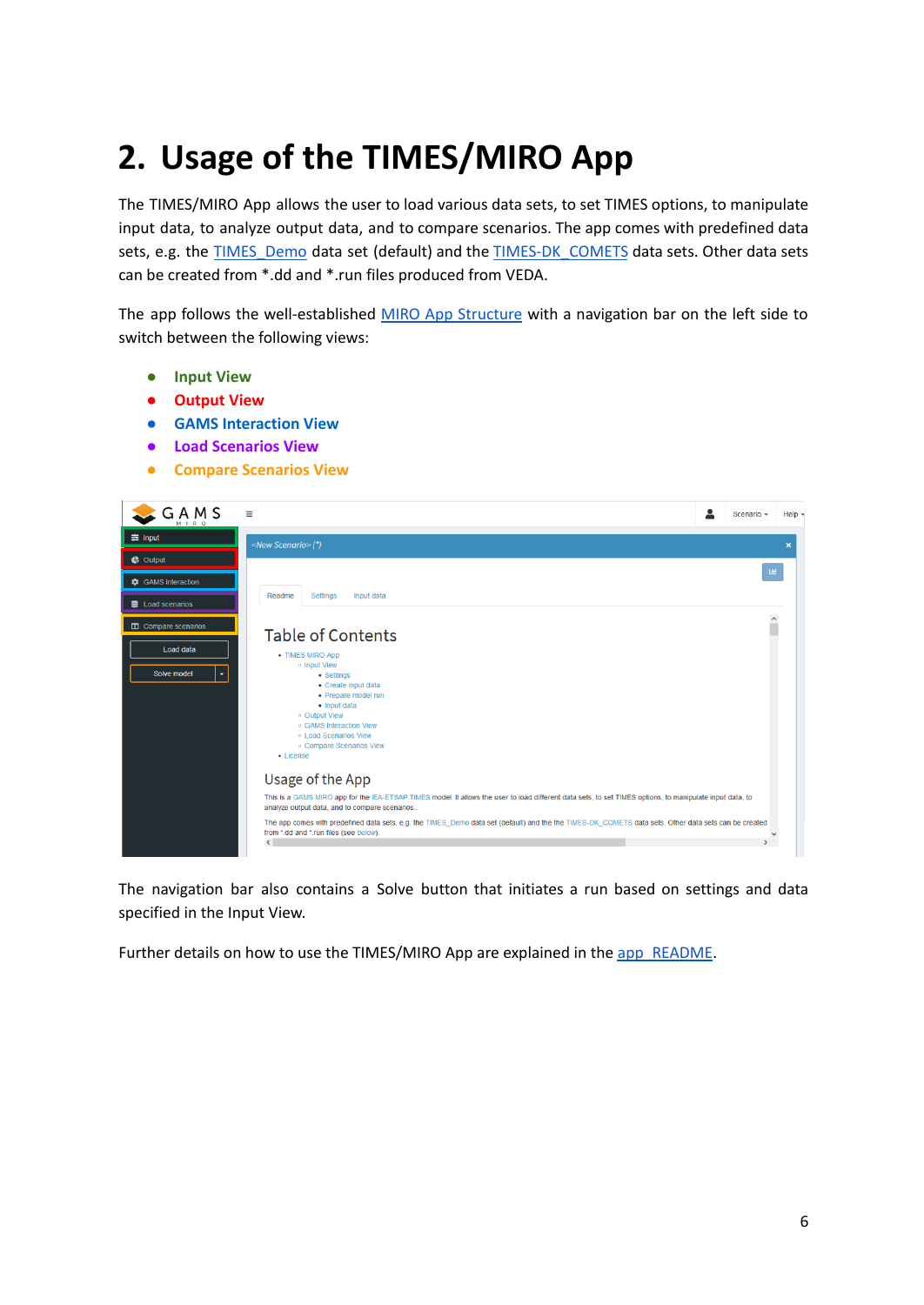## <span id="page-6-0"></span>**3. New Features**

The following features have been implemented in the scope of this project and aim to improve the TIMES/MIRO App user experience.

### <span id="page-6-1"></span>**3.1. Data Import**

Data can be easily edited inside the TIMES/MIRO App via a powerful input data cube with pivot table features. While the built-in data editing functionality is well suited to vary small amounts of data quickly, larger data sets can be edited outside the App and imported as a complete set of \*.dd files together with a \*.run file as produced by VEDA. To make this more convenient, a "Create input data" tab has been introduced in the scope of this project where data files can be provided via drag and drop.

| default (*)                                                                                                                                                      |                                                                                                                                                                                                                   |                                         | $\boldsymbol{\mathsf{x}}$ |
|------------------------------------------------------------------------------------------------------------------------------------------------------------------|-------------------------------------------------------------------------------------------------------------------------------------------------------------------------------------------------------------------|-----------------------------------------|---------------------------|
| Readme<br>Settings                                                                                                                                               | Input data                                                                                                                                                                                                        |                                         | 画                         |
| Prepare model run                                                                                                                                                | Create input data                                                                                                                                                                                                 |                                         |                           |
| <b>Upload DD files and</b><br>runfile here<br>DD file(s):<br>11 files<br>Browse<br>Upload complete<br><b>RUN file:</b><br>demo12.rt<br>Browse<br>Upload complete | <b>Uploaded DD files:</b><br>base.dd<br>bounds-uc wsets.dd<br>dem_ref.dd<br>demo12_ts.dd<br>demproj_dtcar.dd<br>newtechs.dd<br>peak_rsv.dd<br>refinery.dd<br>syssettings.dd<br>trade_param.dd<br>uc_nuc_maxcap.dd | <b>Uploaded Run file:</b><br>demo12.run |                           |

Some additional steps are required to finally import the input data cube and the settings into the TIMES/MIRO App. A detailed description can be found in the [app\\_README.](https://github.com/GAMS-dev/TIMES_MIRO/blob/master/app_README.md#create-input)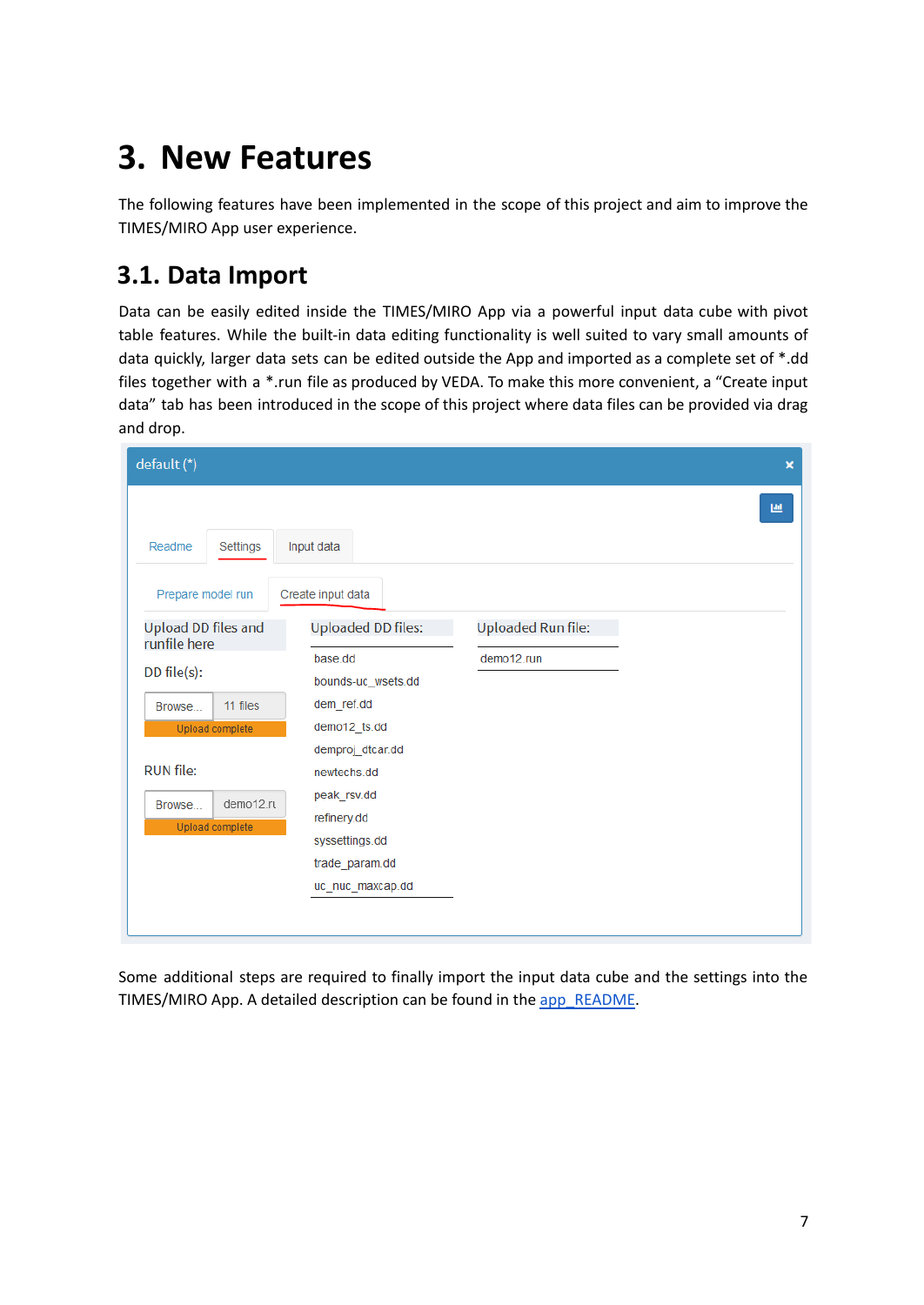## <span id="page-7-0"></span>**3.2. Settings Tab**

The settings tab has been completely refactored in the scope of this project. It manages various widgets allowing users for example to enable/disable TIMES extensions, to select the solver to be used and to specify corresponding solver options, or to set a time limit for the solution.

| Readme         | Settings                                 | Input data        |                     |            |                                   |
|----------------|------------------------------------------|-------------------|---------------------|------------|-----------------------------------|
|                | Prepare model run                        | Create input data |                     |            |                                   |
|                | DD Files order / Read \$offEps $\bullet$ | Θ                 | Extensions <b>C</b> |            | Solver to use                     |
| Order          | DD File                                  | \$offEps          | Extension           | Value      | cplex<br>$\overline{\phantom{a}}$ |
| $(0 = ignore)$ |                                          |                   | <b>REDUCE</b>       | <b>YES</b> |                                   |
| 1              | base                                     | $\Box$            | <b>DSCAUTO</b>      | <b>YES</b> |                                   |
| 2              | newtechs                                 | o                 | <b>VDA</b>          | <b>YES</b> | Time limit for solve              |
| 3              | trade param                              | o                 | <b>DEBUG</b>        | NO.        | [seconds]                         |
| 4              | dem ref                                  | o                 | <b>DUMPSOL</b>      | NO.        |                                   |
| 5              | syssettings                              | □                 | SOLVE NOW           | <b>YES</b> | $\mathbb{C}$<br>1000              |
| 6              | peak rsv                                 | O                 | <b>ADTX</b>         | <b>YES</b> |                                   |
| 7              | refinery                                 | □                 |                     |            | Objective function                |
| 8              | demproj dtcar                            | o                 | VAR UC              | <b>YES</b> | formulation                       |
| 9              | uc nuc maxcap                            | П                 | <b>SOLVEDA</b>      | <b>YES</b> |                                   |
| 10             | bounds-uc wsets                          |                   | <b>DATAGDX</b>      | <b>YES</b> | MOD<br>$\overline{\phantom{a}}$   |
|                |                                          | П                 | <b>VEDAVDD</b>      | <b>YES</b> |                                   |

### Years for model run O

Value

| Year      | Time                 | Val  |
|-----------|----------------------|------|
| 2005<br>v | <b>BOTIME</b>        | 1960 |
| 2010<br>v | <b>EOTIME   2200</b> |      |
| 2015<br>v |                      |      |
| 2020<br>v |                      |      |
| 2030<br>۰ |                      |      |
| 2050<br>v |                      |      |

#### Time slices available

| <b>Time Slice</b> |
|-------------------|
| ANNUAL            |
| S                 |
| W                 |
| <b>SD</b>         |
| <b>SN</b>         |
| <b>WD</b>         |
| <b>WN</b>         |

| Solver options |             |            |
|----------------|-------------|------------|
| Solver         | Option      | Valu       |
| cplex          | scaind      | 0          |
| cplex          | rerun       | <b>YES</b> |
| cplex          | iis         | <b>YES</b> |
| cplex          | Ipmethod    | 4          |
| cplex          | baralg      | 1          |
| cplex          | barcrossalg | 1          |
| cplex          | barorder    | 2          |
| cplex          | threads     | 8          |

0 0.1 0.2 0.3 0.4 0.5 0.6 0.7 0.8 0.9

 $\overline{1}$ 

 $\pmb{\mathsf{O}}$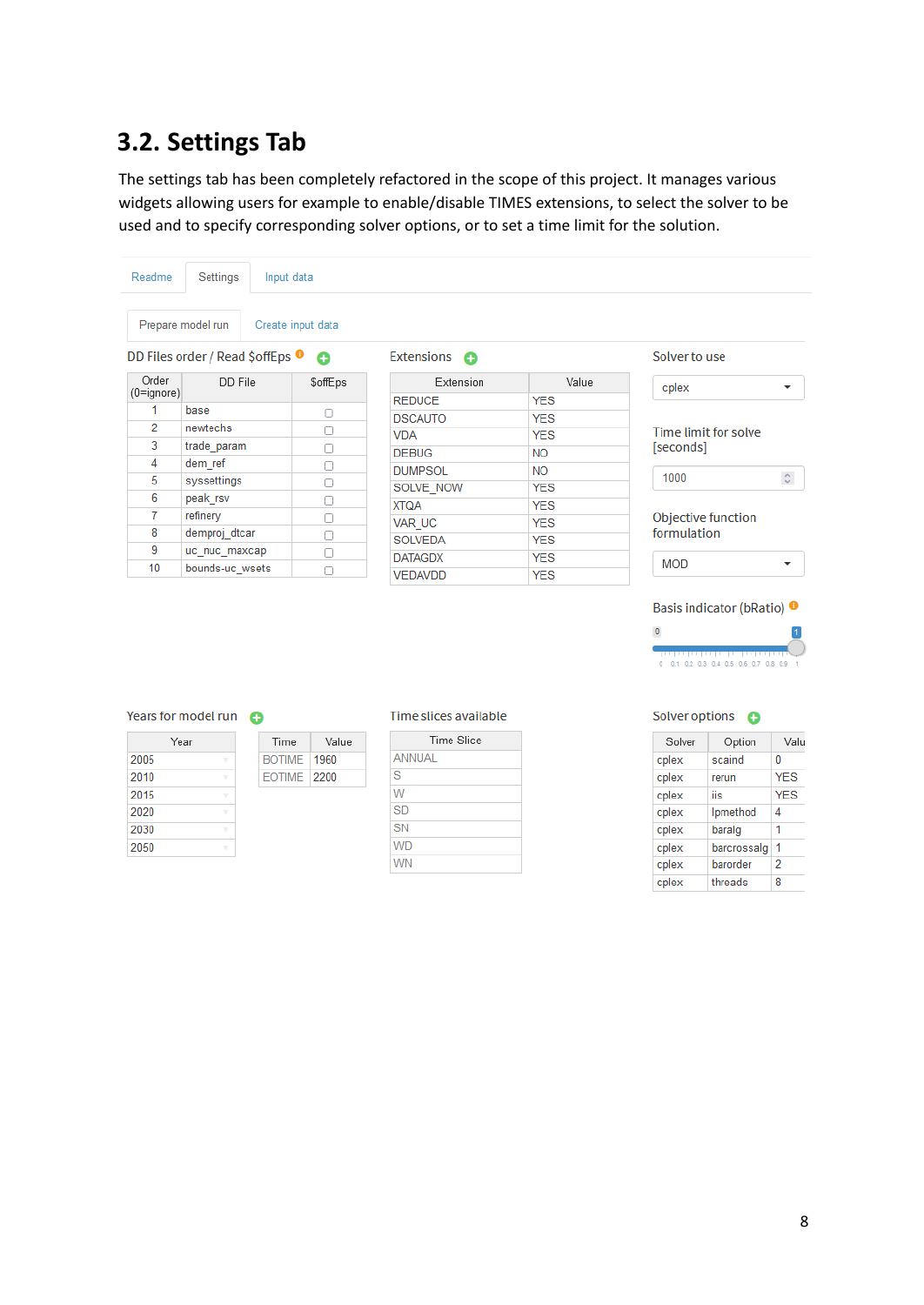### <span id="page-8-0"></span>**3.3. Improved Data Handling and Charting Facilities**

The TIMES/MIRO App shows input and output data in powerful Pivot tables that allow slicing and dicing the data as needed. Within the scope of this project, the input data pivot tables have been made editable which allows convenient manipulation of input data by simply double clicking on the corresponding cell.

| Readme                       | Settings                 | Input data       |               |                        |                    |                                     |                         |                    |
|------------------------------|--------------------------|------------------|---------------|------------------------|--------------------|-------------------------------------|-------------------------|--------------------|
| Region                       | Year                     | Process          | Commodity     | <b>Time Slice</b>      | <b>Limit Types</b> | Currencies                          | <b>User Constraint</b>  | Show All           |
| <b>Filter</b>                |                          | <b>Commodity</b> |               |                        |                    |                                     |                         | Aggregate          |
|                              | Commodity                | $CO2 \times$     |               |                        |                    |                                     |                         |                    |
|                              | Symbol                   | <b>Symbol</b>    | COM BNDNET *  |                        |                    |                                     |                         | Sum                |
|                              | Type                     | <b>Type</b>      |               |                        |                    |                                     |                         |                    |
| $\ddot{}$<br>흢               | æ                        | Par *            |               |                        |                    |                                     |                         |                    |
| Load view                    | $\overline{\phantom{a}}$ |                  |               |                        |                    |                                     |                         |                    |
|                              |                          |                  |               |                        |                    |                                     |                         |                    |
| Table                        | $\overline{\phantom{a}}$ |                  |               |                        |                    |                                     |                         |                    |
| <b>Hide empty</b><br>columns |                          |                  |               |                        |                    |                                     |                         |                    |
|                              |                          |                  |               |                        |                    |                                     |                         |                    |
|                              |                          | Add row          | Remove rows   |                        |                    |                                     | Search:                 |                    |
|                              | <b>DD</b> File           | <b>DD File</b>   | <b>Region</b> | Year $\triangleq$<br>٠ | <b>Time Slice</b>  | <b>Limit Types</b><br>$\Rightarrow$ | $\overline{\mathbf{v}}$ | value <sup>*</sup> |
|                              | <b>User Constraint</b>   | pol-co2-20       | Starter       | 2015                   | ANNUAL             | UP                                  |                         | 9,198.44           |
|                              | Region                   |                  |               | 2017<br>2020           | ANNUAL<br>ANNUAL   | UP<br>UP                            | 10576.256322            | 10,378.47          |
|                              | Year                     |                  |               | 2025                   | ANNUAL             | UP                                  |                         | 10,746.81          |
|                              | Process                  |                  |               | 2030                   | ANNUAL             | UP                                  |                         | 11,168.05          |
|                              | <b>Time Slice</b>        |                  |               | 2035                   | ANNUAL             | UP                                  |                         | 12,886.75          |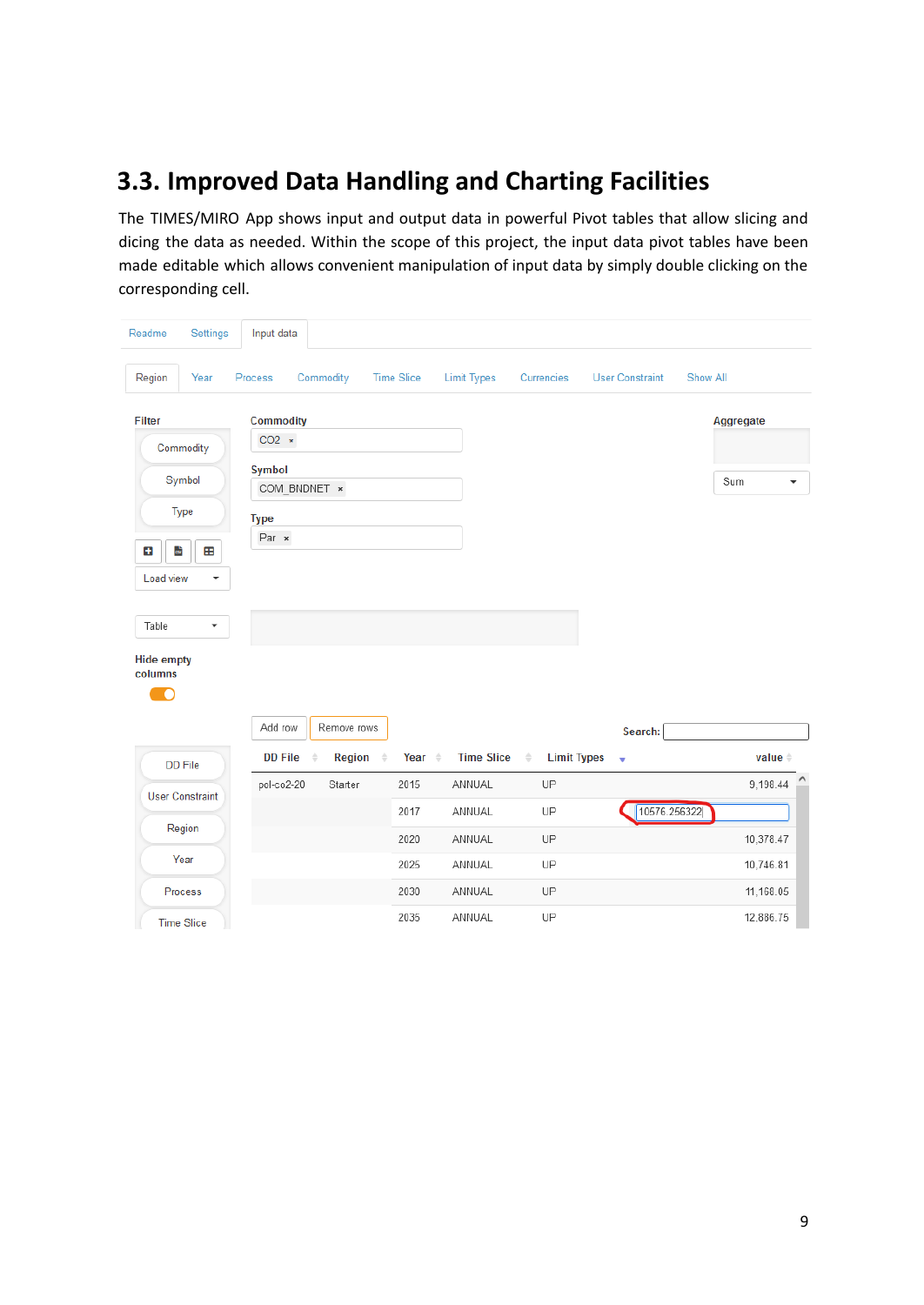Furthermore, new chart types have been added and views that are frequently needed can be saved under a custom name like in the following example where a line chart visualizes CO2 emissions over time.

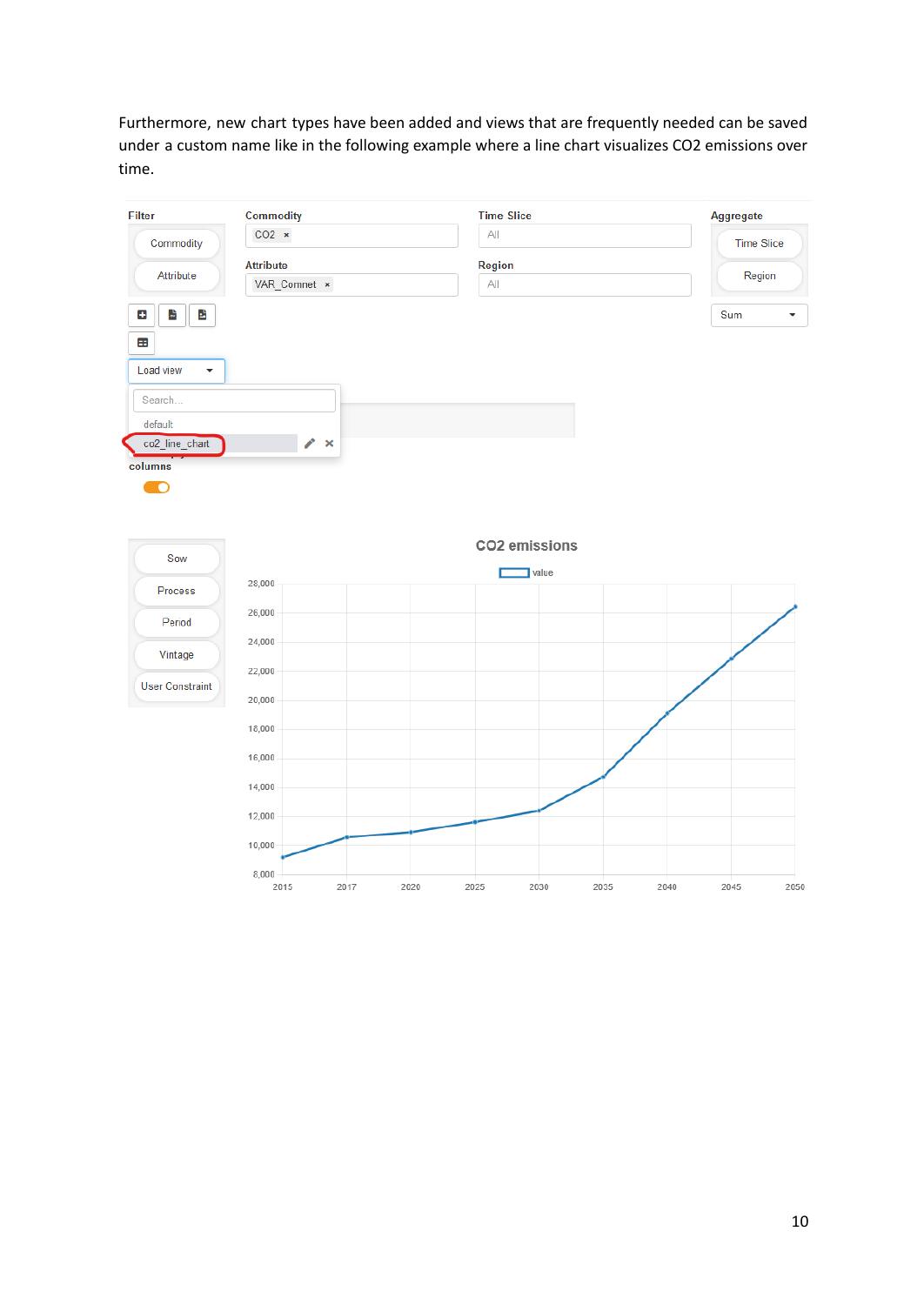### <span id="page-10-0"></span>**3.4. RES Viewer**

In the upper right corner of the Input Data Tab, users find a button that allows them to switch between the input data cube shown in a pivot table and the newly implemented RES network visualization.

| Input data<br>Readme<br>Settings           |                                                                     |                                                                                                                    |               |                                                                                                                                            |
|--------------------------------------------|---------------------------------------------------------------------|--------------------------------------------------------------------------------------------------------------------|---------------|--------------------------------------------------------------------------------------------------------------------------------------------|
| <b>C</b> <sup>e</sup> Process<br>Commodity | $\triangle$ UC                                                      |                                                                                                                    |               | $\wedge$                                                                                                                                   |
| <b>Select commodity</b>                    |                                                                     |                                                                                                                    |               | <b>AGROILDSL</b>                                                                                                                           |
| <b>AGROILDSL</b>                           | $\overline{\mathbf v}$                                              |                                                                                                                    |               |                                                                                                                                            |
| XAGROILDSL00                               | <b>AGROIL</b><br><b>DSL</b><br><b>PRE</b><br>DMD                    | ATHOILDSL-BG<br>ATHOILDSL-BG-X0<br>ATHOILDSL-LT<br>ATHOILDSL-LT-X0<br>AWPOILDSL-IM<br>AWPOILDSL-ST<br>AWPOILDSL-X0 |               | Scenario base, nt-agr<br><b>NRG</b><br>Type<br>SubType<br>Activity <sub>PJ</sub><br><b>TSLVL</b><br>LimType<br>PeakTS<br>Region<br>Starter |
| Table<br>$\checkmark$                      | Sum<br>$\vee$ $\uparrow$ $\leftrightarrow$<br>value<br>$\checkmark$ | Year v                                                                                                             |               |                                                                                                                                            |
| Symbol v<br>Type v                         | Region *                                                            | Year<br>2015<br>Region                                                                                             | <b>Totals</b> |                                                                                                                                            |
|                                            |                                                                     |                                                                                                                    | 2.00<br>2.00  |                                                                                                                                            |
| DD File v                                  |                                                                     | <b>IMPEXP</b>                                                                                                      | 1.00<br>1.00  |                                                                                                                                            |
| User Constraint v                          |                                                                     | <b>Starter</b><br>74.11                                                                                            | 3.00<br>77.11 |                                                                                                                                            |
| Process v                                  |                                                                     | Totals 74.11 6.00                                                                                                  | 80.11         |                                                                                                                                            |

The RES viewer provides in itself views that are

- process centric
- commodity centric
- user constraint centric

All displayed items are clickable which allows convenient switching between different views. The corresponding table at the right and the pivot table at the bottom are updated automatically and show related data.

.<br>M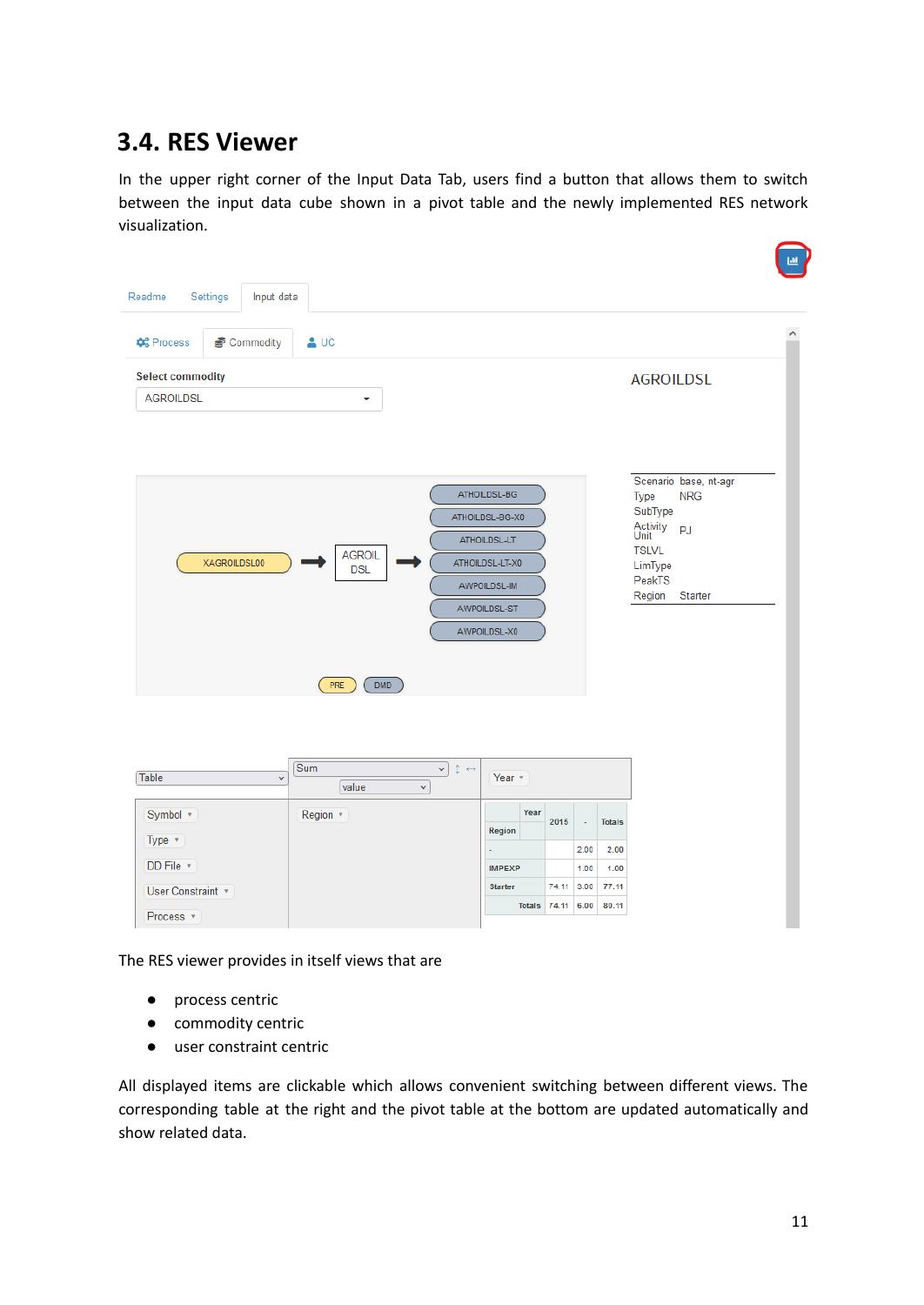### <span id="page-11-0"></span>**3.5. Asynchronous Execution of Jobs**

Jobs can either be executed

- synchronously (wait for the job to finish, watch the log while the job is running, output data updated automatically) or
- asynchronously (submit the job to the TIMES cloud service and collect the results later)

The asynchronous submission has been added to the TIMES/MIRO App in the scope of this project and is particularly useful, if multiple (computationally expensive) jobs should be executed simultaneously. It requires a GAMS Engine backend (like for example the TIMES Cloud Service) and can be used from a local GAMS MIRO installation or through GAMS MIRO Server (like e.g. [https://times.gams.com/\)](https://times.gams.com/).

The little arrow in the navigation allows switching between synchronous ("Solve model") and asynchronous execution ("Submit Job"). When clicking on "Submit Job" a popup occurs that shows the different instance types that are available through the corresponding Engine backend.

| $\subset$ GAMS               | Submit job                                              |                                        |
|------------------------------|---------------------------------------------------------|----------------------------------------|
| = Input                      |                                                         |                                        |
| Output<br>e                  | Submit a new job to be solved asynchronously.           |                                        |
| <b>GAMS</b> interaction<br>☎ | Specify a name for your job (optional)                  |                                        |
| Load scenarios               | default<br>Choose an instance on which to run your job  |                                        |
| Compare scenarios<br>▥       | TIMES z1d.2xlarge (7.8 vCPU, 62600 MiB<br>RAM, 1.11x)   |                                        |
| Load data                    |                                                         |                                        |
| Submit job                   | TIMES_z1d.large (1.8 vCPU, 15070 MiB<br><b>RAM, 1x)</b> |                                        |
| Solve model                  | TIMES z1d.xlarge (3.8 vCPU, 30710 MiB<br>RAM, 1.04x)    | Submit<br>Cancel                       |
| Submit job                   | TIMES z1d.2xlarge (7.8 vCPU, 62600<br>MiB RAM, 1.11x)   | 'NO                                    |
|                              | TIMES z1d.3xlarge (11.7 vCPU, 92600<br>MiB RAM, 1.19x)  | <b>YES</b><br><b>YES</b><br><b>YFS</b> |

Once the user clicks on "Submit", the job is sent to GAMS Engine for execution. The user can see a list of submitted jobs in the "GAMS interaction" view ("Job list" tab) and download the results once the job has been completed.

| $GAM_S$                      | $\equiv$     |                         |               |               |                  | <b>←</b> Logout | Scenario -     | $Help -$ |
|------------------------------|--------------|-------------------------|---------------|---------------|------------------|-----------------|----------------|----------|
| <b>≢</b> Input               | Current job  | Job list                |               |               |                  |                 |                |          |
| <b>C</b> Output              | Import jobs  |                         |               |               |                  |                 |                | ø        |
| <b>CAMS</b> interaction      |              |                         |               |               |                  |                 |                |          |
| 8<br><b>Load scenarios</b>   | Owner        | <b>Submission date</b>  | Job name      | <b>Status</b> |                  | Action          |                |          |
| <b>III</b> Compare scenarios | user         | 2022-02-01 09:55:21 CET | default times | Completed     | Download results | Show log        | <b>Discard</b> |          |
| Stop                         | Show history |                         |               |               |                  |                 |                |          |
|                              |              |                         |               |               |                  |                 |                |          |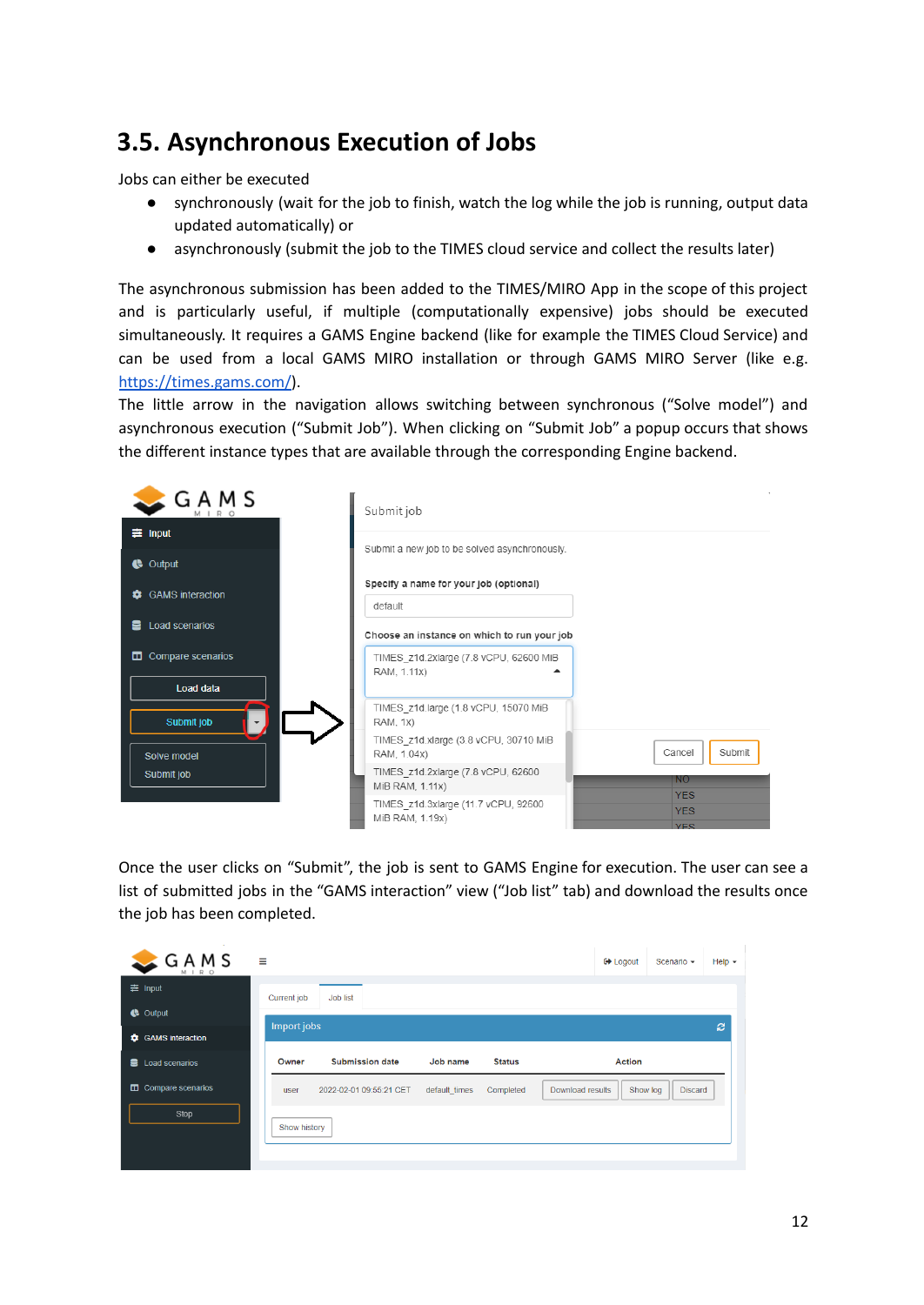### <span id="page-12-0"></span>**3.6. Scenario Comparison Modes**

Within the scope of this project, the scenario comparison modes have been extended. Via the "Load Scenarios" view, sophisticated search and filtering mechanisms allow to find the desired scenarios in the database and load multiple scenarios for comparison.

| <b>≢</b> Input                               | <b>Load scenarios</b>                      |                      |                               |          |                                                     |                           |                                                 |                                                       |                                         |                                   |
|----------------------------------------------|--------------------------------------------|----------------------|-------------------------------|----------|-----------------------------------------------------|---------------------------|-------------------------------------------------|-------------------------------------------------------|-----------------------------------------|-----------------------------------|
| C Output                                     | Conditions:                                |                      |                               |          |                                                     |                           |                                                 |                                                       |                                         |                                   |
| <b><math>\bullet</math></b> GAMS interaction | Name                                       |                      |                               | contains | DK<br>$\blacktriangledown$                          |                           |                                                 | $\bullet$                                             |                                         |                                   |
| <b>E</b> Load scenarios                      |                                            |                      |                               |          |                                                     |                           |                                                 |                                                       |                                         |                                   |
| <b>ID</b> Compare scenarios                  | Add condition ▼                            |                      |                               |          |                                                     |                           |                                                 |                                                       |                                         |                                   |
|                                              | <b>Add block</b><br>Show 10 $\vee$ entries | <b>Fetch results</b> |                               |          |                                                     |                           |                                                 | Search:                                               |                                         |                                   |
|                                              |                                            |                      |                               |          |                                                     |                           |                                                 |                                                       |                                         |                                   |
|                                              | Owner<br>$\Rightarrow$                     | Name                 | <b>Time</b><br>created        | Tags     | <b>First year</b><br>available $\doteq$<br>(BOTIME) | <b>Basis</b><br>indicator | Last year<br>available $\triangleq$<br>(EOTIME) | Objective<br>function<br>$\Rightarrow$<br>formulation | Time<br>limit for $\triangleq$<br>solve | Locatio<br>file (for<br>initializ |
|                                              | user                                       | DK_Alternativet      | 2/1/2022,<br>9:46:00 AM       |          | 1,970.00                                            | 1.00                      | 2,200.00                                        | <b>AUTO</b>                                           | 3,600.00                                | $II$ ./ $DCCC$                    |
|                                              | user                                       | $DK_CB_20$           | 11/12/2021.<br>12:06:55<br>PM |          | 1,970.00                                            | 1.00                      | 2,200.00 AUTO                                   |                                                       | 1,000.00                                | $  $ ./CB 20                      |

Once a set of scenarios has been chosen, a popup is offering severely ways of comparison

| Select action                                                                                 |                            |
|-----------------------------------------------------------------------------------------------|----------------------------|
| What would you like to do with the selected scenarios?<br>Select columns for naming scenarios |                            |
| Name                                                                                          |                            |
| Download data (GDX)<br>Compare (Pivot)<br>۰                                                   |                            |
|                                                                                               | Delete scenarios<br>Cancel |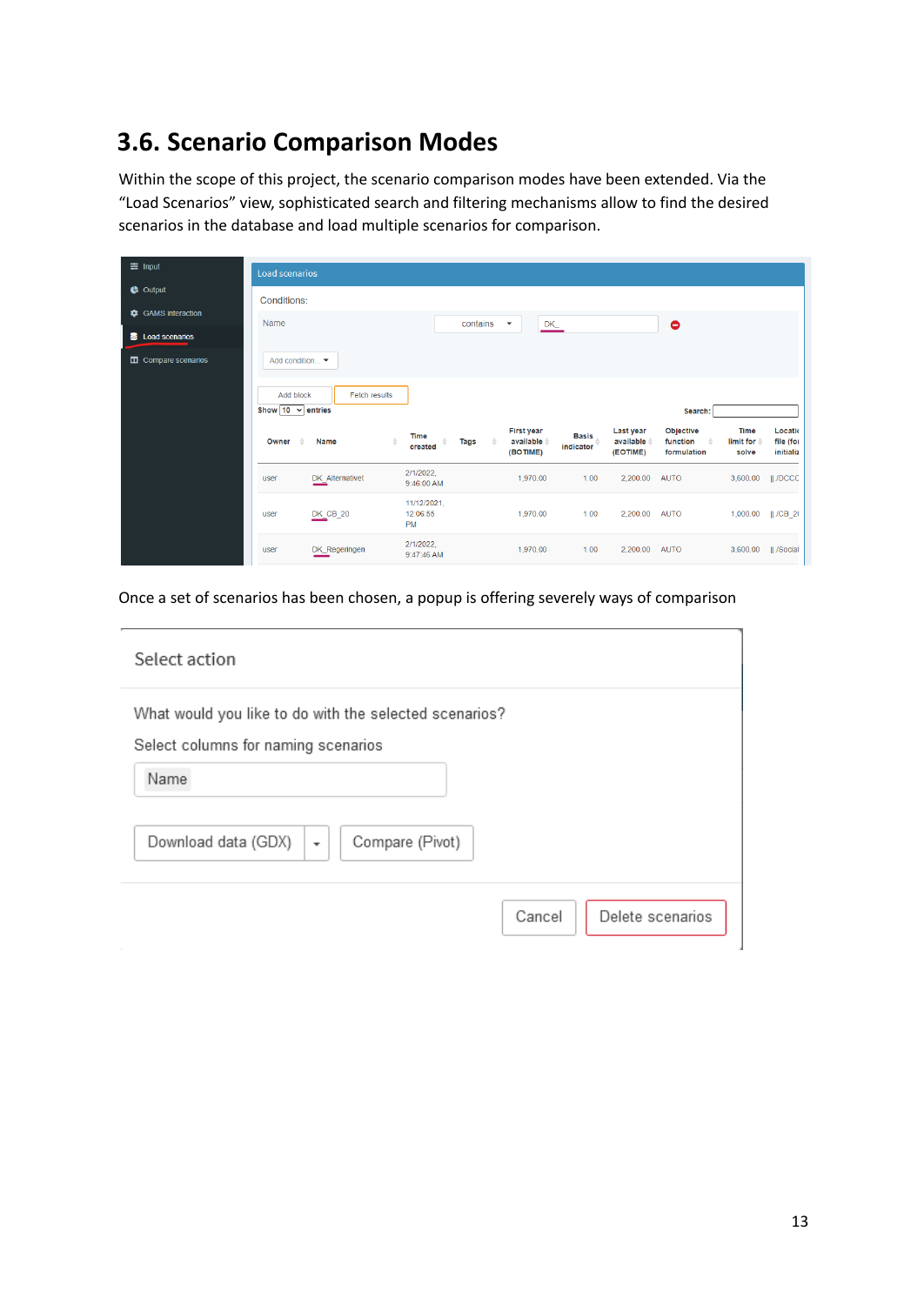The newly introduced Pivot view allows slicing and dicing of multiple scenarios' results and therefore convenient comparison between multiple scenarios.

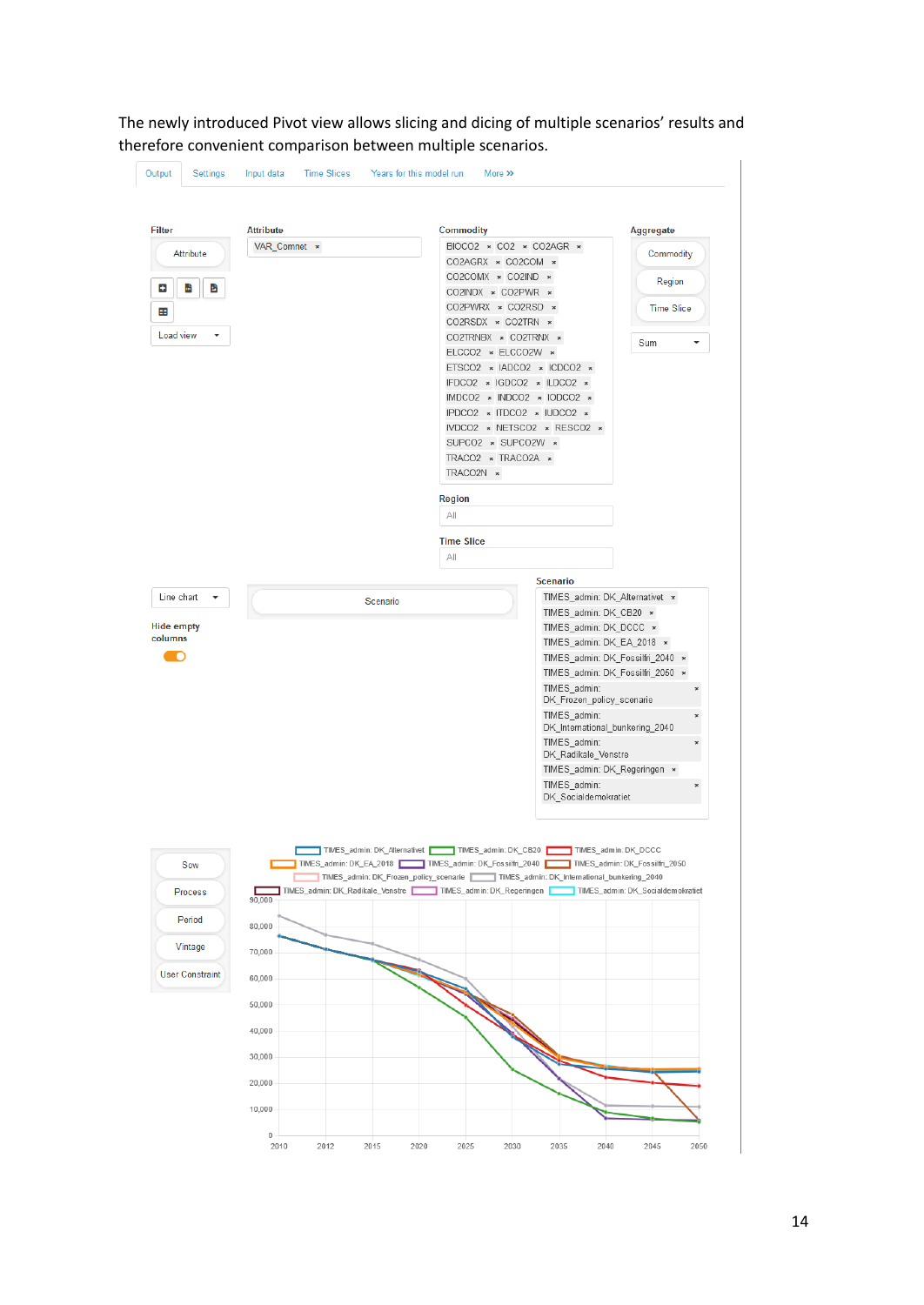### <span id="page-14-0"></span>**3.7. TIMES Cloud Service Backend**

As mentioned before, the GAMS MIRO Apps can be used in different ways from entirely local ("MIRO Desktop") to entirely online ("MIRO Server") with a hybrid mode ("MIRO Desktop boosted by GAMS Engine") in between.



Thanks to the TIMES Cloud Service which is based on GAMS Engine, all three setups are already available for the TIMES/MIRO App.

- For the **MIRO Desktop** variant, [GAMS](https://www.gams.com/download/) and [GAMS](https://www.gams.com/miro/download.html) MIRO have to be installed locally and the user needs a professional GAMS license.
- For the **MIRO Desktop boosted by GAMS Engine** variant, only [GAMS](https://www.gams.com/miro/download.html) MIRO has to be installed locally. The user needs access rights (i.e. credentials and the URL) for the TIMES cloud Service (or any other GAMS Engine that she is entitled to use)
- For the **MIRO Server** variant, nothing has to be installed locally. The TIMES/App can be accessed through the web (https://times.gams.com/) with any common web browser. The user needs access rights for the TIMES cloud Service to which jobs will be submitted.